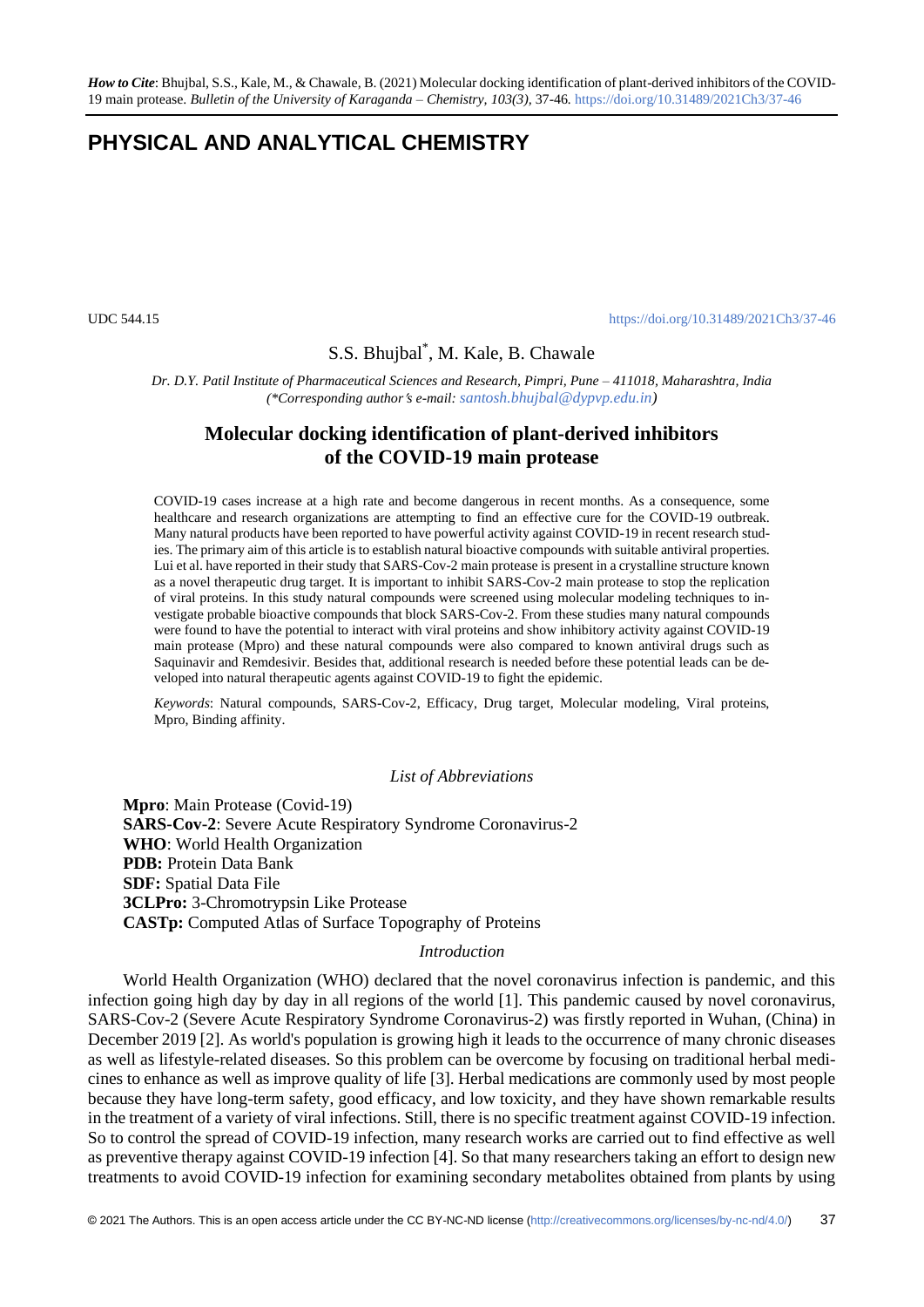molecular docking to study inhibition of enzyme-like main protease (Mpro) as well chymotrypsin-like protease (3CL pro), which is responsible for viral infection [1, 5].

Molecular docking is one of the best approaches to design, develop, and evaluate new treatment. There are various new therapeutic techniques developed to find new entities, but protease enzyme inhibitor is one of the novel therapeutic strategies, which are selected from natural bioactive compounds to find out effective medicine with minimum side effects. In the present study we analyze ten ligands for their binding affinity [5]. Most of the selected ligands are essential parts of many edibles from India and other regions. They show efficacy against the COVID-19 6LU protease. The main motive of the present study is to find out the ability of these ligands to inhibit COVID-19 main protease and to design natural products that can be effective in the treatment of COVID-19 infection. Ligands selected for docking analysis are present in spices and show tolerable binding affinity with COVID-19 6LUT protease. Further, these ligands are compared with synthetic drugs having remarkable antiviral properties, such as Remdesivir and Saquinavir [6].

Molecular docking studies are generally used for the analysis of complex structures obtained by the interaction through ligand and target molecules. Three-dimensional structure and probable binding sites are determined by molecular docking methods. The molecular docking approach is commonly used to identify several binding interactions such as enzyme-substrate interaction, lipid-protein interaction, drug-enzyme interaction, etc [7, 8]. The molecular modeling technique is widely used in various structure-based drug designs (SBDD), because of its characteristic to determine actual binding conformation in ligand and target site. Because of its ability to generate accurate conformation between ligand and target, it is rapidly used to identify binding conformation in target and drug, and therefore it is an important tool in rational drug designing [9].

In the 1980s, the molecular docking technique constituted a crucial mechanism because of the development of 1st algorithm. Molecular modeling analysis particularly analyzes the binding affinity of the target molecule with ligand and based on this; it may help to suggest a potential treatment against a specific disease. In these cases in-silico approach of molecular docking become a faster technique. In silico approach helps to reduce the time and cost of the process for the identification of complex structures and binding techniques. So in drug discovery molecular docking with in silico approach becomes a very quick and common easy to apply method [10, 11]. In general molecular docking process is shown in Figure 1.



Figure 1. Мolecular docking process in general

The software develops an algorithm, in which the conformation of the ligand is determined after performing docking analysis. The binding affinity resulted in a negative value of ∆G (in terms of units Kcal/mol). The binding energy shows a combination of Van der Waals as well as electrostatic energy, which concerning the interaction between ligand molecule and target molecule [14]. Also, in drug designing, the rigid system can be used, in which translational and rotational space in six dimensions can be identified for the fitting of ligand and particular binding structure. The research-based section represents a higher area of interest in molecular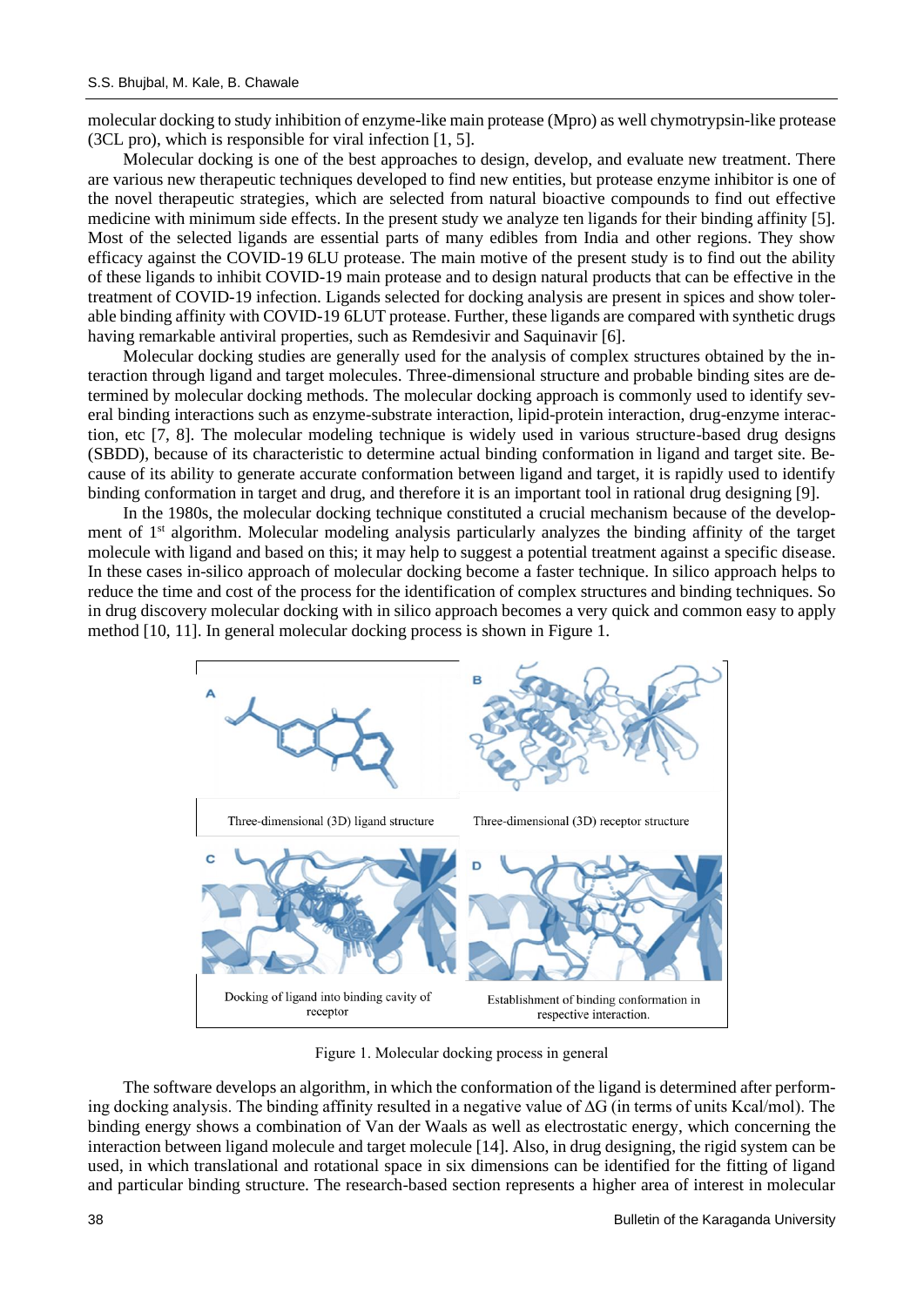modeling studies throughout recent decades. This is also true in the case of molecular modeling methods or computational methods for prediction [15].

The preliminary work in the area of molecular docking studies was initially performed using structural shape contacts and then Kuntz applied a shape matching strategy to identify potential conformations. After successful initiating work by Kuntz, various docking approaches were developed using Fourier transformations algorithms [16].

### *Types of docking analysis*

*Rigid body docking.* In this type of molecular docking both molecule and receptor assumed as rigid. The occurrence of modifications in structure possesses degrees of freedom. This approach represents an example of Zdock [14].

*Semi-flexible docking*. This is the method of docking in which their improvement in a rigid body is docking for identification of side chains and potential torsion angles. This method of docking is different from the Fourier transformation method. This new transformation was obtained by the HADDOCK protocol [15].

*Flexible docking.* This type of docking uses two logarithmic approaches: systematic incremental plotting and stochastic. The first approach is commonly used to develop binding conformations based on the ligand position and binding in all possible areas. These are for example: DOCK [16], Flex [17], Glide [18], Hammerhead [19], LUDI [20], Surflex [21]. In stochastic algorithms, there is improvement in computational methods. These are, for example, DARWIN [22], GOLD [23], AutoDock [24], Carlo [25].

### *Experimental*

*Data collection.* The structure of COVID-19 3CL pro or Mpro (Having PDB ID: 6LU7) were taken in PDB format from [\(https://www.rcsb.org/\)](https://www.rcsb.org/) [26]. Also, some part of this study was performed by the SwissDock web server [27, 28], which incorporates an automated in silico molecular docking procedure based on the EADock ESS docking algorithm [29]. The active binding sites of the protease enzyme were found by using the CASTp [\(http://sts.bioe.uic.edu/castp/index.html?3igg\)](http://sts.bioe.uic.edu/castp/index.html?3igg) [30].

Three-dimensional (3D) structures of the selected ligands were taken in SDF format from the [https://pub](https://pubchem.ncbi.nlm.nih.gov/)[chem.ncbi.nlm.nih.gov/](https://pubchem.ncbi.nlm.nih.gov/) website [29]. A known anti-HIV drug Saquinavir was used as a positive control for comparative docking analysis.

*Molecular Docking.* The molecular docking studies analyze the mechanism of interaction between ligand and receptors. These mechanisms of interactions between ligand and receptor play a significant role in the case of drug discovery. In molecular modeling, docking analysis is a technique that is used to analyze stable complexes formed by the binding of two molecules and adaptation between them [31].

The protease file was prepared for COVID 19 6LU7 protease by using Autodock 4.2 [32]. Using A chain of protease, the macromolecule was produced by removal of a water molecule and addition of hydrogen bond. For further studies of analysis, the file was saved in PDBQT format. The calculation of binding affinity was done by using AutoDock–Vina [33]. The 3D structure of interaction between ligand and receptor was detected by using PyMOL [34].

In this study we used flexible docking. Rigid-body docking, semi-flexible docking and flexible docking are three different types of docking procedures, but it was found that flexible-ligand docking shows significant results as compared to rigid body docking and semi-flexible docking

#### *Results and Discussion*

The present study is based on an analysis of ten selected bioactive compounds derived from Indian medicinal plants, and also there is a comparison of the herbal compound with known antiviral drugs based on binding affinity. The binding affinity of extracted bioactive compounds from plants with COVID-19 protease 6LU7 and their molecular structures are shown in Table [6, 35].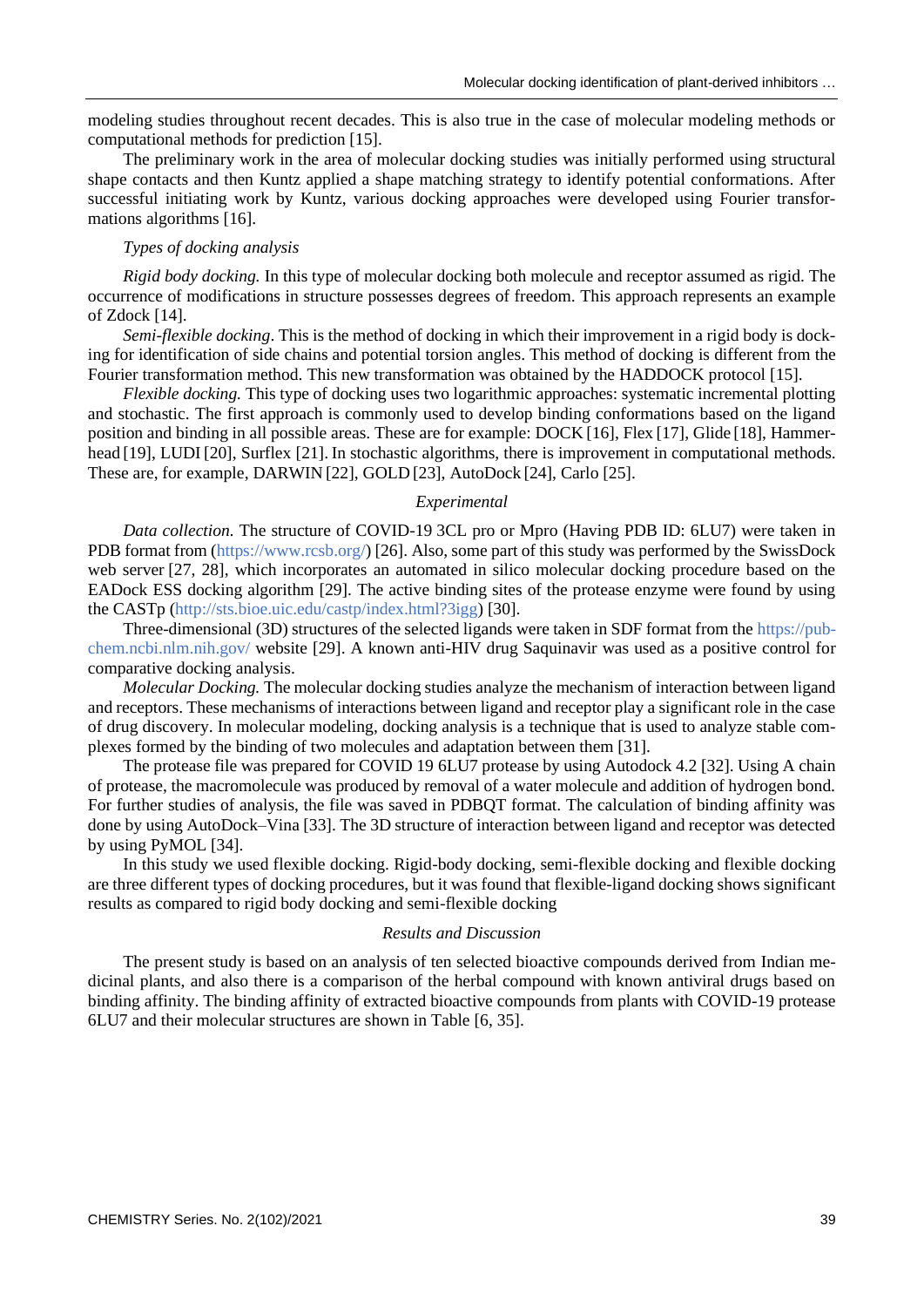T a b l e

| Representation of docking results including binding affinities of natural products |  |  |  |
|------------------------------------------------------------------------------------|--|--|--|
|                                                                                    |  |  |  |

| Compound   | Ligand source                          | Molecular for-<br>mula       | Binding<br>affinity | Structure                                        |
|------------|----------------------------------------|------------------------------|---------------------|--------------------------------------------------|
|            | 2                                      | 3                            | 4                   | 5<br>OH                                          |
| Gingerol   | Ginger<br>(Zingiber officinale)        | $C_{17}H_{26}O_4$            | $-7.95$             |                                                  |
|            |                                        |                              |                     |                                                  |
|            |                                        |                              |                     |                                                  |
|            |                                        |                              |                     | ΘĤ                                               |
|            |                                        |                              |                     | OCH <sub>3</sub>                                 |
| Nimbin     | Neem<br>(Azadirachta indica)           | $C_{30}H_{36}O_9$            | $-8.17$             |                                                  |
|            |                                        |                              |                     | ing<br>Santa<br><b>Hilin</b>                     |
|            |                                        |                              |                     |                                                  |
|            |                                        |                              |                     | $\mathsf{L}$<br>Ē                                |
|            |                                        |                              |                     |                                                  |
|            |                                        |                              |                     |                                                  |
| Piperin    | Black and<br>white<br>pepper           | $C_{17}H_{19}NO_3$           | $-6.98$             |                                                  |
|            | (Piper)<br>nigrum,<br>Piper            |                              |                     |                                                  |
|            | longum and Piper offici-               |                              |                     |                                                  |
|            | narum)                                 |                              |                     |                                                  |
|            |                                        |                              |                     |                                                  |
| Aloesin    | Aloe vera (Aloe Ferox, Aloe            | $C_{19}H_{22}O_9$            | $-8.79$             |                                                  |
|            | barbadensis)                           |                              |                     |                                                  |
|            |                                        |                              |                     |                                                  |
|            |                                        |                              |                     | HO<br>HO                                         |
|            |                                        |                              |                     |                                                  |
|            |                                        |                              |                     | mm                                               |
|            | Withaferin A Ashwagandha (Acnistus ar- | $C_{28}H_{38}O_6$            | $-8.05$             | Ġн                                               |
|            | borescens, Withania somnif-            |                              |                     | OН<br>$\mathbf{H}_{\mathbf{Z}_{\mathbf{Z}_{p}}}$ |
|            | era, and Withania somnifera            |                              |                     |                                                  |
|            | Dunal)                                 |                              |                     | $Hm_{II}$                                        |
|            |                                        |                              |                     |                                                  |
|            |                                        |                              |                     | 흞<br>$\frac{1}{H}$                               |
|            |                                        |                              |                     | $\sum_{\cup}$<br>$\circ$                         |
| Apigenin   | Apple (Malus domestica),               | $C_{15}H_{10}O_5$            | $-7.8$              | OH                                               |
|            | Red pepper (Capsicum an-               |                              |                     | HO.                                              |
|            | nuum), Thyme (Thymus vul-<br>garis),   |                              |                     |                                                  |
|            | Garlic (Allium sativum).               |                              |                     |                                                  |
|            |                                        |                              |                     |                                                  |
| Coriandrin | Coriander (Coriandrum sa-              | $C_{13}H_{10}O_4$            | $-6.4$              |                                                  |
|            | tivum)                                 |                              |                     |                                                  |
|            |                                        |                              |                     |                                                  |
| Curcumin   | Turmeric (Curcuma longa)               | $\overline{C_{21}H}_{20}O_6$ | $-7.0$              |                                                  |
|            |                                        |                              |                     |                                                  |
|            |                                        |                              |                     |                                                  |
|            |                                        |                              |                     |                                                  |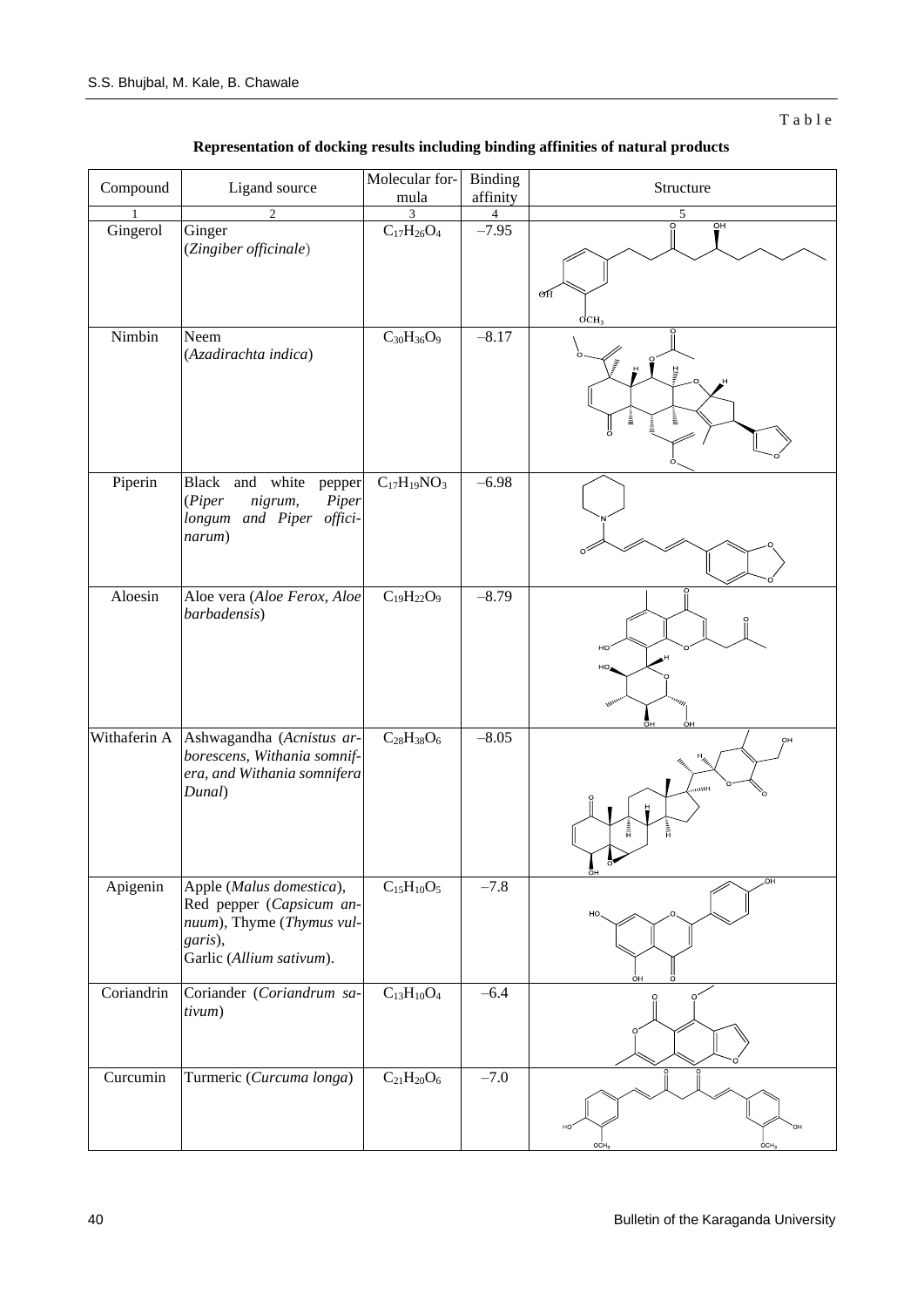Continuation of Table

|                       | $\overline{2}$             | $\overline{\mathbf{3}}$ | $\overline{4}$ | $\overline{5}$                          |
|-----------------------|----------------------------|-------------------------|----------------|-----------------------------------------|
|                       |                            |                         |                |                                         |
| Glycyrrhizin Licorice |                            | $C_{42}H_{62}O_{16}$    | $-7.3$         |                                         |
|                       | (Glycyrrhiza glabra)       |                         |                | Ţ<br>HO,<br>OH                          |
|                       |                            |                         |                | 言                                       |
|                       |                            |                         |                | Ţ<br>$HO_{H_{H_2}}$                     |
|                       |                            |                         |                | Ĥ                                       |
|                       |                            |                         |                |                                         |
|                       |                            |                         |                | 言<br>5                                  |
|                       |                            |                         |                | HO <sup>-</sup>                         |
|                       |                            |                         |                |                                         |
|                       |                            |                         |                | $\omega_{\text{OH}}$<br>$HO_{Hm}$       |
|                       |                            |                         |                |                                         |
| Quercitin             | Onion (Allium cepa), Buck- | $C_{15}H_{10}O_7$       | $-7.3$         | OH                                      |
|                       | wheat (Fagopyrum esculen-  |                         |                | HO.                                     |
|                       | tum), Green tea (Camellia  |                         |                |                                         |
|                       | sinensis).                 |                         |                | HO,                                     |
|                       |                            |                         |                |                                         |
|                       |                            |                         |                | OН                                      |
|                       |                            |                         |                |                                         |
| Remdesivir            | Antiviral drug             | $C_{27}H_{35}N_6O_8P$   | $-8.32$        | ÒН                                      |
|                       |                            |                         |                |                                         |
|                       |                            |                         |                |                                         |
|                       |                            |                         |                | inni (                                  |
|                       |                            |                         |                |                                         |
|                       |                            |                         |                | <b>INSTALLATION</b><br>HO <sup>NN</sup> |
|                       |                            |                         |                |                                         |
| Saquinavir            | Anti-HIV drug              | $C_{38}H_{50}N_6O_5$    | $-9.2$         | HŅ                                      |
|                       |                            |                         |                | Ë                                       |
|                       |                            |                         |                |                                         |
|                       |                            |                         |                | 틆                                       |
|                       |                            |                         |                | $HOM_{\mu\nu}$                          |
|                       |                            |                         |                | $\frac{1}{\overline{N}}$ H              |
|                       |                            |                         |                |                                         |
|                       |                            |                         |                |                                         |
|                       |                            |                         |                | $\mathbb{H}_{m}$                        |
|                       |                            |                         |                | ਾਂ<br>NH <sub>2</sub>                   |

Most of the selected bioactive products have anti-malarial, anti-viral and other similar activities [29]. The binding affinities of selected natural products range between –6.4 Kcal/mol (Binding affinity of Coriandrin) and –8.79 Kcal/mol (Binding affinity of Aloesin), as shown in Figure 2 [6, 35].

Coriandrin is categorized as essential oil derived from *Coriandrum sativum*. It is found in seed, stem, and leaf of *Coriandrum sativum* [36]. Coriandrin [C<sub>13</sub>H<sub>10</sub>O<sub>4</sub>] possesses many therapeutic activities such as antiviral, antifungal, antioxidant, anthelmintic as well as anxiolytic [37].

The main bioactive constituent Aloesin (C19H22O9) is derived from fresh leaves of aloe (*Aloe Ferox, Aloe barbadensis*) and also has antioxidant, antibacterial, anti-inflammatory, and immunomodulatory effects [35]. Glycyrrhizin, as well as licorice, is found in *Glycyrrhiza glabra*, which is a potential immunomodulator and has other therapeutic effects such as hepato-protective, neuroprotective, anti-inflammatory, antineoplastic activities; it shows binding affinity of –7.3 Kcal/mol with COVID-19 protease [38, 39]. A steroidal bioactive constituent of Ashwagandha Withaferin A  $(C_{28}H_{38}O_6)$  has antiviral and antibacterial activities and is obtained from *Acnistus arborescens, Withania somnifera, and Withania somnifera Dunal* and shows -8.05 Kcal/mol binding affinity with COVID-19 protease [40]. Curcumin is a primary bioactive compound found in turmeric which consists of curcuminoids as secondary metabolites which are extracted from dried rhizomes of *Curcuma longa* from *the Zingiberaceae* family. Curcumin (C<sub>21</sub>H<sub>20</sub>O<sub>6</sub>) exhibits known anti-inflammatory, antimicrobial and antioxidant properties has –7.0 Kcal/mol binding affinity with protease [41].

Nimbin is a triterpenoid compound extracted from neem (*Azadirachta indica)* and it shows the binding affinity of  $-8.17$  Kcal/mol with protease. Nimbin  $(C_{30}H_{36}O_9)$ , which is a bitter compound, shows many biological activities such as potential antibacterial, antiviral, antipyretic, fungicidal, and anti-inflammatory activities [42]. Gingerols are phenolic and the most abundant pungent compounds present in ginger, show –7.95 Kcal/mol binding affinity with COVID-19 proteases. Gingerol is the main bioactive compound found in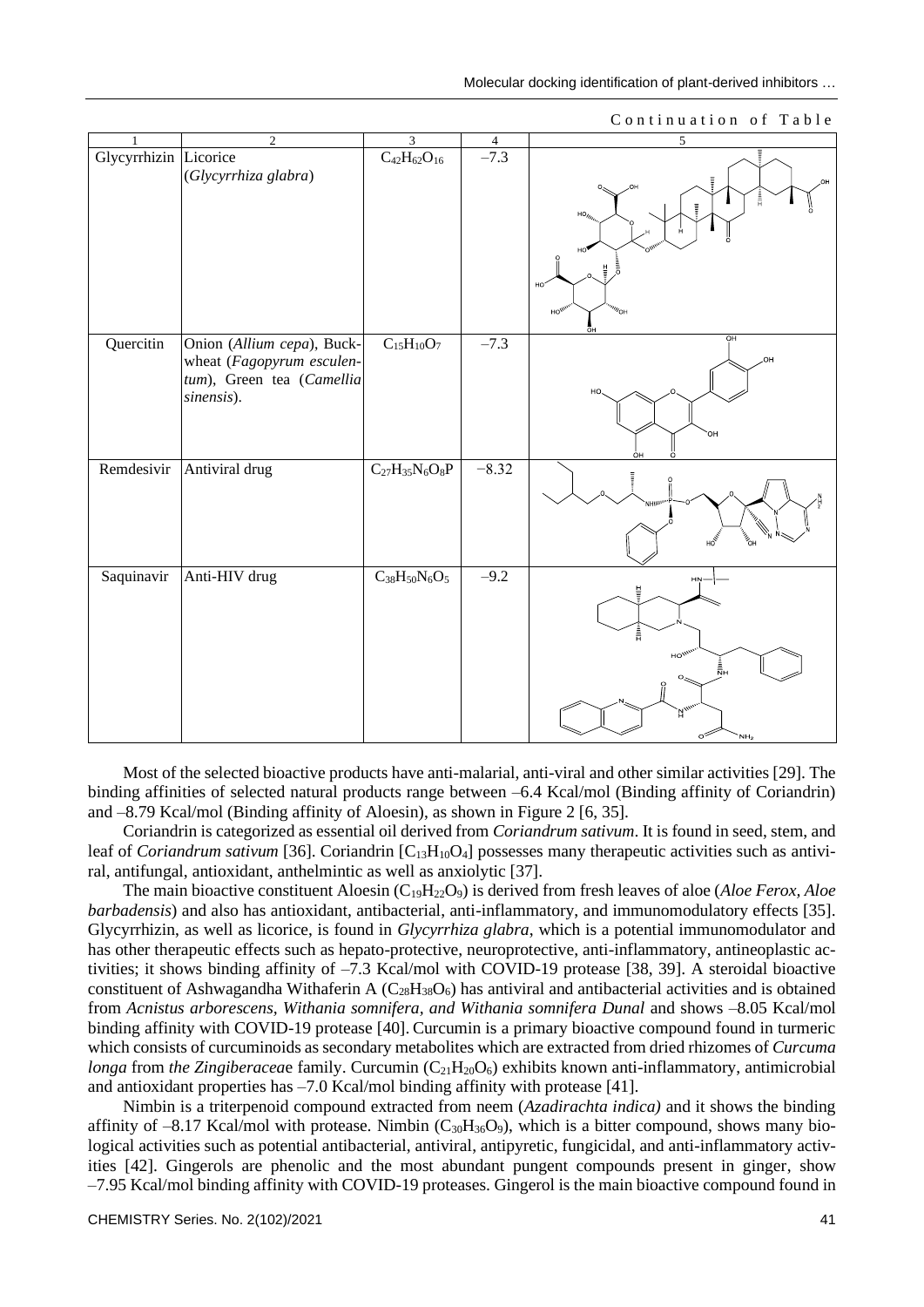Ginger (*Zingiber officinale*), which belongs to the Zingiberaceae family. Gingerol (C<sub>17</sub>H<sub>26</sub>O<sub>4</sub>) has powerful antioxidant and anti-inflammatory effects [41].



Figure 2. 3D visualization of docking analysis of 6LU7 protease binding with (*a*) Gingerol, (*b*) Nimbin, (*c*) Piperine, (*d*) Aloesin, (*e*) Withaferin, (*f*) Apigenin, (*g*) Curcumin, (*h*) Quercitin, (*i*) Coriandrin, (*j*) Glycyrrhizin, (*k*) Saquinavir

Apigenin is a flavonoid found in many plants Apple (*Malus Domestica*), Thyme (*Thymus vulgaris*), Chamomile (*Matricaria chamomilla*), Red pepper (*Capsicum annuum*), Garlic (*Allium sativum var. sativum*), etc [41]. It is a flavones class compound with a wide range of activities such as antiviral, antibacterial, antioxidant, and strong anti-inflammatory activities. Apigenin  $(C_{15}H_{10}O_5)$  shows  $-7.8$  Kcal/mol binding affinity. Piperin is a pungent component found in black pepper and belongs to the vanilloid family of compounds [43]. Piperin is extracted from dried unripe fruit of black and white pepper (*Piper nigrum, Piper longum, and Piper officinarum*). Piperine  $(C_{17}H_{19}NO_3)$  has potent antioxidant, anti-inflammatory, and antitumor properties and shows greater (–6.98 Kcal/mol) binding affinity with COVID-19 protease [37], whereas quercitin has  $-7.3$  Kcal/mol binding affinity with protease. Quercetin (C<sub>15</sub>H<sub>10</sub>O<sub>7</sub>) is a flavonoid compound mainly found in onions, cherries, grapes, citrus fruits, which is obtained from various sources such as onion (*Allium cepa*), green tea (*Camellia sinensis*), apple (*Malus Domestica*), buckwheat (*Fagopyrum esculentum*) and possess antioxidant, antiviral, anticancer, cardiovascular, hepatoprotective and anti-inflammatory activities [41, 44].

Remdesivir is a known antiviral drug whereas saquinavir is an anti-HIV drug; both are subjected for analysis of binding affinity with COVID-19 protease by using a molecular docking approach. This study shows that Remdesivir ( $C_{27}H_{35}N_6O_8P$ ) has  $-8.32$  Kcal/mol and Saquinavir ( $C_{38}H_{50}N_6O_5$ ) has  $-9.2$  Kcal/mol binding affinity [45]. In summary, it shows that some of the selected natural products exhibit greater binding affinity with COVID-19 protease compared to known antiviral drugs, remdesivir and saquinavir [45, 46]. In this study we have conducted molecular docking studies used to identify the potential of herbal products which are isolated from plants. Substances taken for the study show inhibitory action of COVID-19 main protease [27]. We have studied 10 herbal drugs and their comparison with two reported antiviral drugs. Molecular docking analysis of these products helps to identify their binding potency with COVID-19 protease 6LU7 and their inhibition extent [6]. These docking studies show that some of the selected natural products show powerful inhibition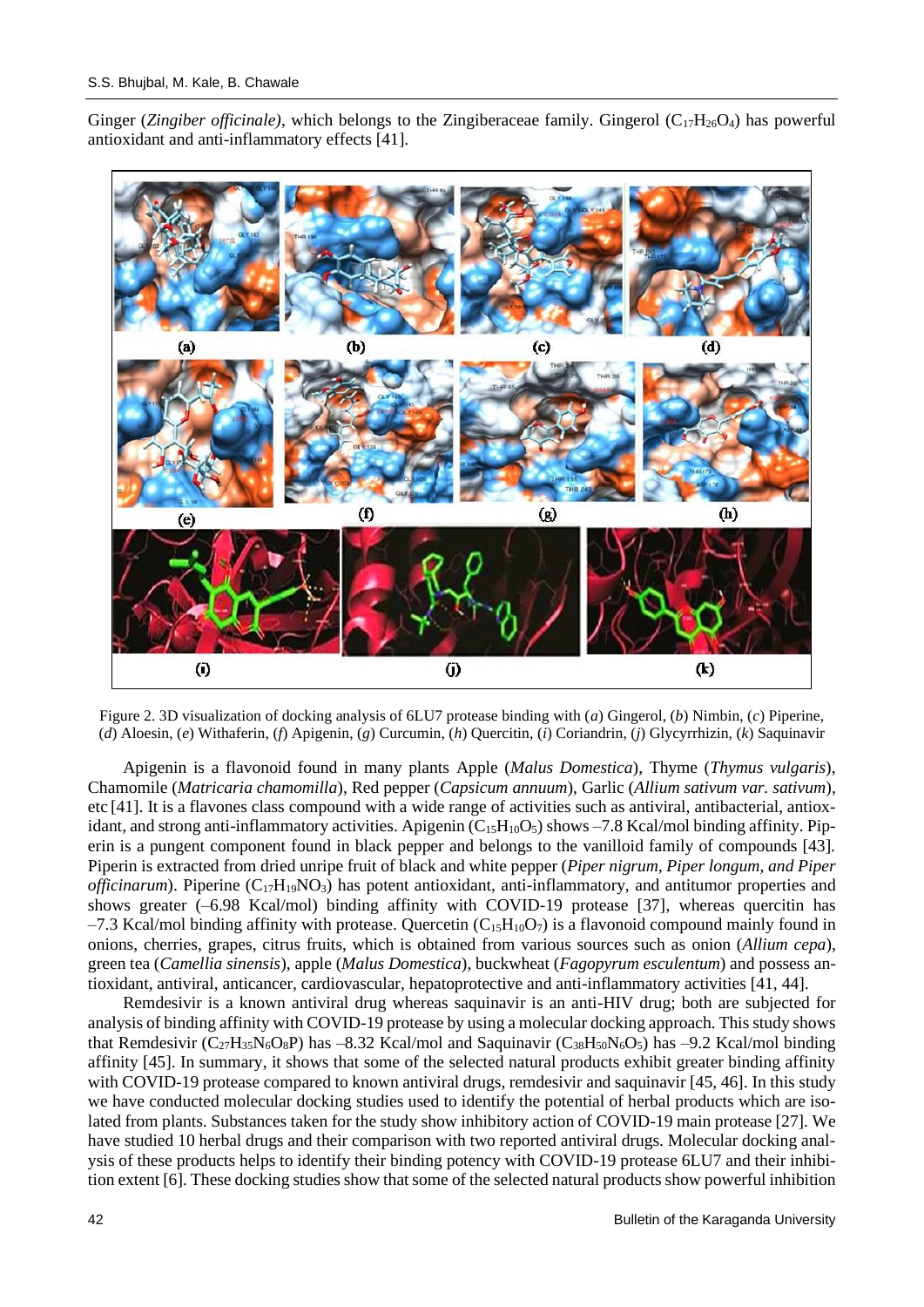based on their binding affinities. Aloe vera shows a greater binding affinity among all selected herbal drugs. Also, other natural products such as glycyrrhizin, curcumin, coriandrin, and apigenin show potential inhibition of COVID-19 protease [47]. The plot of Binding affinity in comparison with natural compounds is shown in Figure 3.



Figure 3. A plot of binding affinity extracted bioactive compounds from Indian herbal plants and a few drugs for comparison of inhibition potential against COVID-19 protease

#### *Conclusions*

All of these natural bioactive compounds are biologically safe and have a high binding potential. Saquinavir is already reported as an anti-HIV drug for inhibition of replication of SARS-Cov-2 protease, also Remdesivir is known for inhibition of replication of protease but it has reported hepatotoxicity in some patients. Docking studies show that some of the selected natural extracts show greater COVID-19 protease inhibition potential compared to these known antiviral drugs. Some of the identified natural products show promising results in these studies and may require additional investigation. Because they are safer than synthetic drugs, these natural medicines can be used as important alternatives to synthetic treatments in the prevention of COVID-19 infection. These findings could become a significant starting point for drug development and provide great promise to develop potent therapeutics against COVID-19 infection.

#### References

1 Adem, S., Eyupoglu, V., Sarfraz, I., Rasul, A., & Ali, M. (2020). Identification of Potent COVID-19 Main Protease (Mpro) Inhibitors from Natural Polyphenols: An in Silico Strategy Unveils a Hope against CORONA. *Preprints*. [https://doi.org/10.20944/pre](https://orcid.org/0000-0002-2801-5955)[prints202003.0333.v1](https://orcid.org/0000-0002-2801-5955)

2 Narkhede, R.R., Pise, A.V., & Cheke, R.S. et al. (2020) Recognition of Natural Products as Potential Inhibitors of COVID-19 Main Protease (Mpro): In-Silico Evidences. *Nat. Prod. Bioprospect.,* 10, 297–306[. https://doi.org/10.1007/s13659-020-00253-1](https://doi.org/10.1007/s13659-020-00253-1)

3 Rodríguez-Morales, A.J., MacGregor, K., Kanagarajah, S., Patel, D., & Schlagenhauf, P. (2020) Going global — Travel and the 2019 novel coronavirus. *Travel Med Infect. Dis*., 33, 101578[. https://dx.doi.org/10.1016](https://dx.doi.org/10.1016%2Fj.tmaid.2020.101578) %2Fj.tmaid.2020.101578

4 Medicinal plants and primary health care: part 2. (1991) Essent Drugs Monit, WHO (11):15–17.

5 Gideon A. Gyebi, Olalekan B. Ogunro, Adegbenro P. Adegunloye, Oludare M. Ogunyemi & Saheed O. Afolabi (2021). Potential inhibitors of coronavirus 3-chymotrypsin-like protease (3CLpro): an *in silico* screening of alkaloids and terpenoids from African medicinal plants, *Journal of Biomolecular Structure and Dynamics*, 39:9, 3396–3408[. https://doi.org/10.1080/07391102.2020.1764868](https://doi.org/10.1080/07391102.2020.1764868)

6 Sampangi-Ramaiah, M.H., Vishwakarma, R., & Shaanker, R.U. (2020) Molecular docking analysis of selected natural products from plants for inhibition of SARS-CoV-2 main protease. *Current Science*.; 118(7):1087-92.

7 Alejandra Hernández-Santoyo AYT-B, Altuzar V, Vivanco-Cid H, & Mendoza-Barrera C. (2013). Protein-protein and proteinligand docking, protein engineering. In: Ogawa T, editor. *Technology and Application. IntechOpen*.

8 Ferreira, L.G., Dos Santos, R.N., Oliva, G., & Andricopulo, A.D. (2015). Molecular Docking and Structure-Based Drug Design Strategies. *Molecules, 20*, 13384–13421[. https://doi.org/10.3390/molecules200713384](https://doi.org/10.3390/molecules200713384)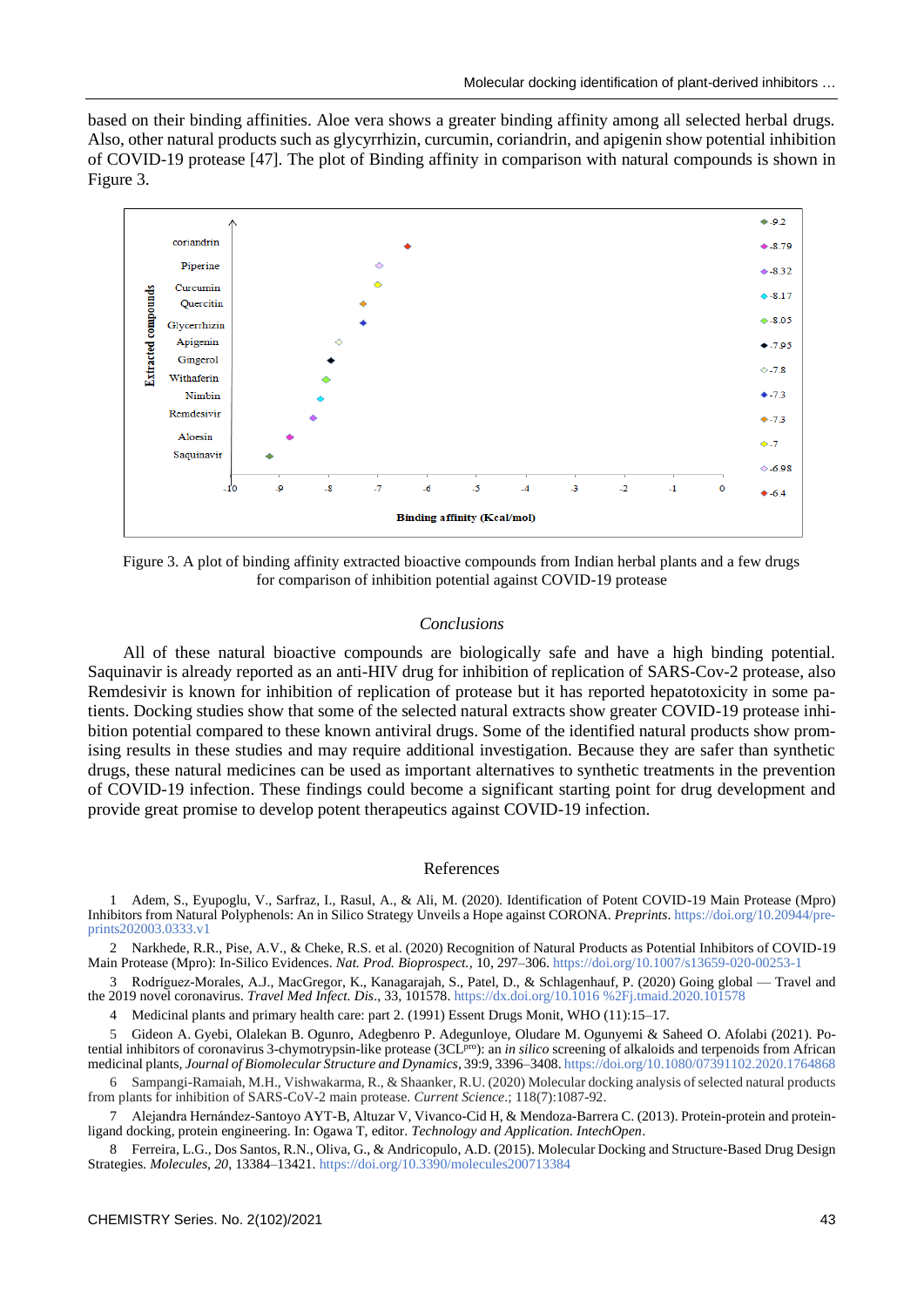9 DesJarlais, R.L., Sheridan, R.P., Seibel, G.L., Dixon, J.S., Kuntz, I.D., & Venkataraghavan R. (1988). Using shape complementarity as an initial screen in designing ligands for a receptor binding site of known three-dimensional structure. *J. Med. Chem., 31,* 722–729[. https://pubs.acs.org/doi/pdf/10.1021/jm00399a006](https://pubs.acs.org/doi/pdf/10.1021/jm00399a006)

10 Kitchen, D.B., Decornez, H., Furr, J.R., & Bajorath, J. (2004). Docking and scoring in virtual screening for drug discovery: methods and applications. *Nature reviews Drug discovery, 3(11)*, 93549.<https://doi.org/10.1038/nrd1549>

11 Lavecchia A, & Di Giovanni C. (2013). Virtual screening strategies in drug discovery: A critical review. *Current Medicinal Chemistry, 20(23)*, 2839–2860.

12 Levinthal, C., Wodak, S.J., Kahn, P., & Dadivanian, A.K. (1975). Hemoglobin interaction in sickle cell fibers. I: Theoretical approaches to the molecular contacts. *Proceedings of the National Academy of Sciences of the United States of America, 72(4)*, 1330– 1334 <https://doi.org/10.1073/pnas.72.4.1330>

13 Menchaca TM, Juárez-Portilla C, & Zepeda RC. (2020). Past, Present, and Future of Molecular Docking. *InDrug Discovery and Development-New Advances, IntechOpen.*

14 Dominguez, C., Boelens, R., & Bonvin, A.M. (2003). HADDOCK: A proteinprotein docking approach based on biochemical or biophysical information. *Journal of the American Chemical Society, 125(7)*, 1731–1737.<https://doi.org/10.1021/ja026939x>

15 Bohm, H.J. (1992). The computer program LUDI: A new method for the de novo design of enzyme inhibitors. *Journal of Computer-Aided Molecular Design, 6(1)*, 61–78.<https://doi.org/10.1007/BF00124387>

16 Kramer, B., Rarey, M., & Lengauer, T. (1999). Evaluation of the FLEXX incremental construction algorithm for protein– ligand docking. *Proteins: Structure, function. Bioinformatics, 37(2)*, 228-241. [https://doi.org/10.1002/\(SICI\)10970134\(19991101\)](https://doi.org/10.1002/(SICI)10970134(19991101))

17 Welch, W., Ruppert, J., & Jain, A.N. (1996). Hammerhead: Fast, fully automated docking of flexible ligands to protein binding sites. *Chemistry & Biology, 3(6),* 449–462.

18 Spitzer, R., & Jain, A.N. (2012). Surflexdock: Docking benchmarks and real-world application. *Journal of Computer-Aided Molecular Design, 26(6),* 687–699[. https://doi.org/10.1007/s10822-011-9533-y](https://doi.org/10.1007/s10822-011-9533-y)

19 Morris, G.M., Huey, R., Lindstrom, W., Sanner, M.F., Belew, R.K., & Goodsell, D.S., et al. (2009). AutoDock4 and Auto-DockTools4: Automated docking with selective receptor flexibility. *Journal of Computational Chemistry, 30(16)*, 2785–2791. <https://doi.org/10.1002/jcc.21256>

20 Taylor, J.S., & Burnett, R.M. (2000). DARWIN: A program for docking flexible molecules. *Proteins, 41(2),* 173–191. [https://doi.org/10.1002/1097-0134\(20001101](https://doi.org/10.1002/1097-0134(20001101)

21 Liu, M., & Wang, S. (1999). MCDOCK: A Monte Carlo simulation approach to the molecular docking problem. *Journal of Computer-Aided Molecular Design, 13(5),* 435–451[. https://doi.org/10.1023/A:1008005918983](https://doi.org/10.1023/A:1008005918983)

22 Jones, G., Willett, P., Glen, R.C., Leach, A.R., & Taylor, R. (1997). Development and validation of a genetic algorithm for flexible docking. *Journal of Molecular Biology,* 267(3), 727–748[. https://doi.org/10.1006/jmbi.1996.0897](https://doi.org/10.1006/jmbi.1996.0897)

23 Oshiro, C.M., Kuntz, I.D., & Dixon, J.S. (1995). Flexible ligand docking using a genetic algorithm. *Journal of Computer-Aided Molecular Design, 9(2),* 113–130.<https://doi.org/10.1007/BF00124402>

24 Salomon-Ferrer, R., Case, D.A., Walker, R.C. (2013). An overview of the Amber biomolecular simulation package. *Wiley Interdisciplinary Reviews: Computational Molecular Science, 3(2)*, 198–210. <https://doi.org/10.1002/wcms.1121>

25 Liu, X., Zhang, B., Jin, Z., Yang, H. & Rao, Z. (2020). The crystal structure of 2019-NCoV main protease in complex with an inhibitor N3. *RCSB Protein Data Bank.*

26 Grosdidier, A., Zoete V., & Michielin, O. (2011). Fast docking using the CHARMM force field with EADock DSS. *Journal of computational chemistry, 30, 32(10)*, 2149–2159[. https://doi.org/10.1002/jcc.21797](https://doi.org/10.1002/jcc.21797)

27 Tian, W., Chen, C., Lei, X., Zhao, J., & Liang, J. (2018). CASTp 3.0: computed atlas of surface topography of proteins. *Nucleic acids research, 46(W1),* W363–367.

28 Srivastava, A.K., Kumar, A., & Misra, N. (2020). On the Inhibition of COVID-19 Protease by Indian Herbal Plants: An In Silico Investigation. *arXiv preprint arXiv*: 2004.03411.

29 Lengauer, T., & Rarey, M. (1996). Methods for predicting molecular complexes involving proteins. *Curr. Opin. Struct. Biol., 5*, 402-6[. https://doi.org/10.1002/0471721204](https://doi.org/10.1002/0471721204)

30 Grosdidier, A., Zoete, V., & Michielin, O. (2011). SwissDock, a protein-small molecule docking web service based on EADock DSS. *Nucleic acids research, 39(suppl\_2),* W270-277[. https://doi.org/10.1093/nar/gkr366](https://doi.org/10.1093/nar/gkr366)

31 Morris, G.M., Goodsell, D.S., Huey, R., & Olson, A.J. (1996). Distributed automated docking of flexible ligands to proteins:<br>parallel applications of AutoDock 2.4. Journal of computer-aided molecular design, 10(4), 293– *Journal of computer-aided molecular design,*  $10(4)$ *,* <https://doi.org/10.1007/BF00124499>

32 Trott, O., & Olson, A.J. (2010). AutoDock Vina: improving the speed and accuracy of docking with a new scoring function, efficient optimization, and multithreading. *Journal of computational chemistry, 31(2)*, 455-61.<https://doi.org/10.1002/jcc.21334>

33 DeLano, W.L. (2002) Pymol: An open-source molecular graphics tool. CCP4 *Newsletter on protein crystallography, 40(1)*, 82–92.

34 Sampangi-Ramaiah, M.H., Vishwakarma, R., & Shaanker, R.U. (2020). Molecular docking analysis of selected natural products from plants for inhibition of SARS-CoV-2 main protease. *Current Science, 118(7),* 1087–1092.

35 Ceska, O., Chaudhary, S.K., Warrington, P., Ashwood-Smith, M.J., Bushnell, G.W. & Poultont, G.A. (1988) Coriandrin, a novel highly photoactive compound isolated from Coriandrum sativum. *Phytochemistry, 27*, 2083–2087[. https://doi.org/10.1016/0031-](https://doi.org/10.1016/0031-9422(88)80101-8) [9422\(88\)80101-8](https://doi.org/10.1016/0031-9422(88)80101-8)

36 Gonzalez-Paz, L.A., Lossada, C.A., & Moncayo, L.S. et al. (2020). Theoretical Molecular Docking Study of the Structural Disruption of the Viral 3CL-Protease of COVID19 Induced by Binding of Capsaicin, Piperine and Curcumin Part 1: A Comparative Study with Chloroquine and Hydrochloroquine Two Antimalaric Drugs, 06 April, PREPRINT (Version 1) available at *Research Square* <https://doi.org/10.21203/rs.3.rs-21206/v1>

37 Zhang, Q., & Ye, M. (2009) Chemical analysis of the Chinese herbal medicine Gan-Cao (licorice). *Journal of Chromatography A, 1216(11),* 1954–1969.<https://doi.org/10.1016/j.chroma.2008.07.072>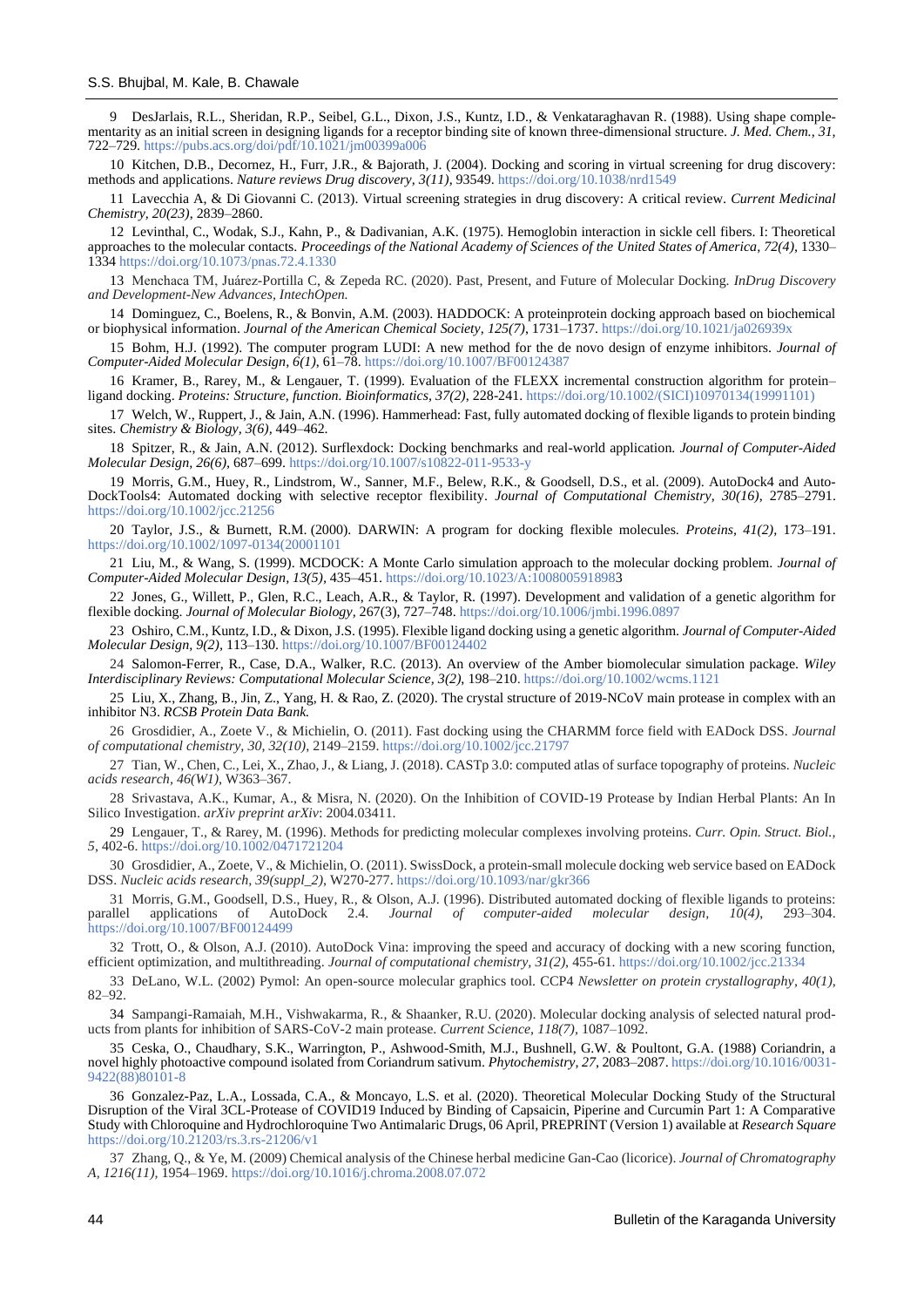38 Qiao, X., Song, W, Ji.S., Wang, Q., Guo, D.A., & Ye, M. (2015) Separation and characterization of phenolic compounds and triterpenoid saponins in licorice (*Glycyrrhiza uralensis*) using mobile phase-dependent reversed-phase× reversed-phase comprehensive two-dimensional liquid chromatography coupled with mass spectrometry. *Journal of Chromatography A, 1402,* 36–45. <https://doi.org/10.1016/j.chroma.2015.05.006>

39 Tripathi, M.K., Singh, P., Sharma, S., Singh, T.P., Ethayathulla, A.S., & Kaur, P. (2020). Identification of bioactive molecule from Withania somnifera (Ashwagandha) as SARS-CoV-2 main protease inhibitor. Jou*rnal of Biomolecular Structure and Dynamics,*  1–4[. https://doi.org/10.1080/07391102.2020.1790425](https://doi.org/10.1080/07391102.2020.1790425)

40 Khaerunnisa, S., Kurniawan, H., Awaluddin, R., Suhartati, S. & Soetjipto, S. (2020). Potential inhibitor of COVID-19 main protease (Mpro) from several medicinal plant compounds by molecular docking study. *Preprints 2020*, 2020030226. <https://doi.org/10.20944/preprints202003.0226.v1>

41 Kumar A.HS. (2020). Molecular Docking of Natural Compounds from tulsi (Ocimum sanctum) and neem (Azadirachta indica) against SARS-CoV-2 Protein Targets. *BEMS Reports, 6(1),* 11–13[. https://doi.org/10.5530/bems.6.1.4](https://doi.org/10.5530/bems.6.1.4) 

42 Choudhary, P., Chakdar, H., Singh, D., Selvaraj, C., Singh, S.K., Kumar, S., & Saxena, A.K. (2020). Computational studies reveal piperine, the predominant oleoresin of black pepper (Piper nigrum) as a potential inhibitor of SARS-CoV-2 (COVID-19). *Current Science* (00113891);119(8).<https://doi.org/>[10.18520/cs/v119/i8/1333-1342](http://dx.doi.org/10.18520/cs/v119/i8/1333-1342)

43 Derosa, G., Maffioli, P., D'Angelo, A., & Di Pierro, F. (2020). A role for quercetin in coronavirus disease 2019 (COVID‐19). *Phytotherapy Research.* <https://doi.org/10.1002/ptr.6887>

44 Elfiky, A.A. (2020). Ribavirin, Remdesivir, Sofosbuvir, Galidesivir, and Tenofovir against SARS-CoV-2 RNA dependent RNA polymerase (RdRp): A molecular docking study. *Life sciences;* 117592[. https://doi.org/10.1016/j.lfs.2020.117592](https://doi.org/10.1016/j.lfs.2020.117592)

45 Keretsu, S., Bhujbal, S.P., & Cho, S.J. (2020) Rational approach toward COVID-19 main protease inhibitors via molecular docking, molecular dynamics simulation and free energy calculation. *Scientific reports, 10(1),* 1–4. [https://doi.org/10.1038/s41598-](https://doi.org/10.1038/s41598-020-74468-0) [020-74468-0](https://doi.org/10.1038/s41598-020-74468-0)

46 Mpiana, P.T., Tshibangu, D.S., Kilembe, J.T., Gbolo, B.Z., Mwanangombo, D.T., Inkoto, C.L., Lengbiye, E.M., Mbadiko, C.M., Matondo, A., Bongo, G.N., & Tshilanda, D.D. (2020). Identification of potential inhibitors of SARS-CoV-2 main protease from Aloe vera compounds: a molecular docking study. *Chemical Physics Letters,* 754, 137751[. https://doi.org/10.1016/j.cplett.2020.137751](https://doi.org/10.1016/j.cplett.2020.137751)

47 Joshi, T., Joshi, T., Sharma, P., Mathpal, S., Pundir, H., Bhatt, V., & Chandra, S. (2020). In silico screening of natural compounds against COVID-19 by targeting Mpro and ACE2 using molecular docking. *Eur Rev Med Pharmacol Sci., 24(8),* 4529–4536.

48 Amin, S.A., Ghosh, K., Gayen, S., & Jha, T. (2020) Chemical-informatics approach to COVID-19 drug discovery: Monte Carlo based QSAR, virtual screening and molecular docking study of some in-house molecules as papain-like protease (PLpro) inhibitors. *Journal of Biomolecular Structure and Dynamics,* 1-0.<https://doi.org/10.1080/07391102.2020.1780946>

49 Mohammadi, N., & Shaghaghi, N. (2020). Inhibitory effect of eight Secondary Metabolites from conventional Medicinal Plants on COVID\_19 Virus Protease by Molecular Docking Analysis. Preprint; 11987475: v1. https://doi. org/10.26434/chemrxiv

50 Alrasheid, A.A., Babiker, M.Y., & Awad, T.A. (2021). Evaluation of certain medicinal plants compounds as new potential inhibitors of novel corona virus (COVID-19) using molecular docking analysis. *In Silico Pharmacology, 9(1)*, 1–7. <https://doi.org/10.1007/s40203-020-00073-8>

51 Rameshkumar, M.R., Indu, P., Arunagirinathan, N., Venkatadri, B., El-Serehy, H.A, & Ahmad, A. (2021). Computational selection of flavonoid compounds as inhibitors against SARS-CoV-2 main protease, RNA-dependent RNA polymerase and spike proteins: A molecular docking study. *Saudi journal of biological sciences, 28(1),* 448–458[, https://doi.org/10.1016/j.sjbs.2020.10.028](https://doi.org/10.1016/j.sjbs.2020.10.028)

52 Llanes, A., Cruz, H., Nguyen, V.D., Larionov, O.V, & Fernández, P.L. (2021) A Computational Approach to Explore the Interaction of Semisynthetic Nitrogenous Heterocyclic Compounds with the SARS-CoV-2 Main Protease. *Biomolecules, 11(1)*, 18. <https://doi.org/10.3390/biom11010018>

53 Bharadwaj, S., Dubey, A., Yadava, U., Mishra, S.K., Kang, S.G., & Dwivedi, V.D. (2021). Exploration of natural compounds with anti-SARS-CoV-2 activity via inhibition of SARS-CoV-2 Mpro. *Briefings in Bioinformatics. J.* via inhibition of SARS-CoV-2 Mpro. *Briefings in Bioinformatics. J.* [https://doi.org/10.1093/bib/bbaa382\)](https://doi.org/10.1093/bib/bbaa382).

54 Su JT, Li XL, Huang YG, Lin HW, Luo H, & Luo LX. (2021). Network analysis and molecular docking of the mechanism of Shengmai decoction in treating patients with severe novel coronavirus pneumonia. *Tradit. Med. Res*., *6(4)*, 3[3.](doi:%2010.12032/TMR20201117207) [https://doi.org/10.12032/TMR20201117207](doi:%2010.12032/TMR20201117207)

55 Badavath, V.N., Kumar, A., Samanta, P.K., Maji, S., Das, A., Blum, G., Jha, A., & Sen, A. (2020) Determination of potential inhibitors based on isatin derivatives against SARS-CoV-2 main protease (mpro): a molecular docking, molecular dynamics and structure-activity relationship studies. *Journal of Biomolecular Structure and Dynamics,* 1–9, <https://doi.org/10.1080/07391102.2020.1845800>

56 Shah, A., Patel, V., & Parmar, B. (2020) Discovery of Some Antiviral Natural products to fight against Novel Corona Virus<br>RS-CoV-2) using Insilico approach. Combinatorial Chemistry & High Throughput Screening. (SARS-CoV-2) using Insilico approach. *Combinatorial Chemistry & High Throughput Screening.* <https://doi.org/10.2174/1386207323666200902135928>

57 Yuan, S.I., Jiu, W.A., Liang, Z.H., Xue-wen, L.I., & Ying, L.I. (2020) Molecular docking prediction of three active components of Paris polyphylla against SARS-CoV-2. *Natural product research and development,* 32(7), 1. [https://doi.org/10.16333/j.1001-](https://doi.org/10.16333/j.1001-6880.2020.7.002) [6880.2020.7.002](https://doi.org/10.16333/j.1001-6880.2020.7.002)